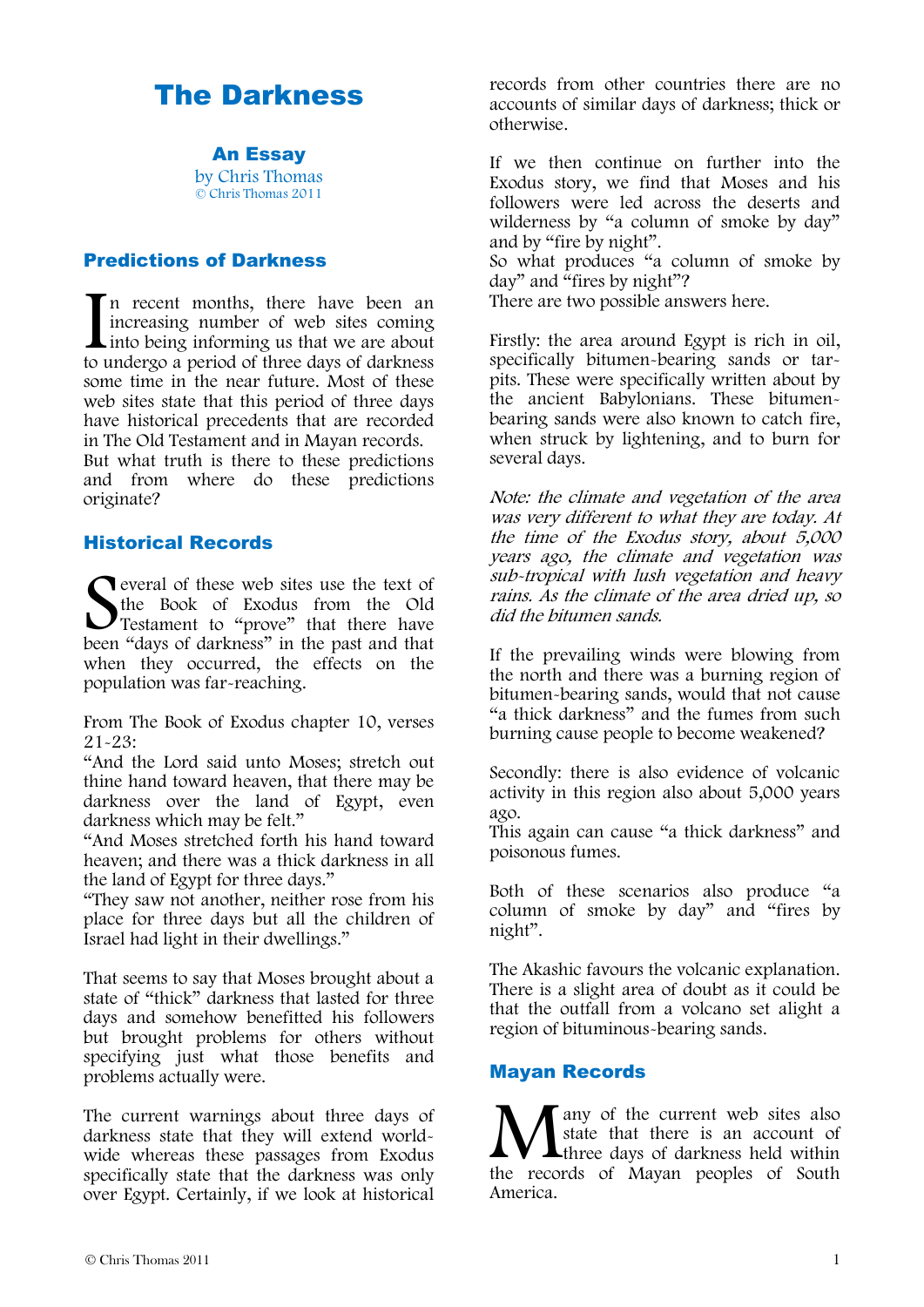However, these do not appear to exist in any historical record either recorded by the Mayans or any of the other peoples of South America either before or after the Mayans existed.

Therefore the inclusion of "Mayan Records" as a source for information of three days of darkness appears to be a hoax.

# Other Aspects of the Predictions of Darkness

urrently, these predictions of three days of darkness do not stop at it just becoming dark. **C**urrently, these predictions of three days of darkness do not stop at it just becoming dark.<br>In addition to "the darkness", these

predictions go on to say that:

- This will be a total darkness that is global in its extent where we will be unable to see our hands in front of our faces.
- The Earth will stop turning.
- There will be a considerable drop in oxygen levels where many will asphyxiate. (We must also put all animals outside of our homes otherwise they will use up all of our oxygen. In other words, all pets must die in order to save their owners).
- Temperatures will drop far below zero and so many will freeze to death unless they take precautions.
- There will be dimensional instability with the merging of a number of dimensions.
- With this dimensional merging there will be the arrival or emergence of a number of "entities" and "beings".

There seems to be a number of variations on these themes but the list here covers the main aspects of these predictions.

#### To look at these predictions in detail:

#### Total Global Darkness

According to the Akashic, there has never been a time in the history of the Earth where the whole of the Earth's surface has been totally dark.

As with the story from Exodus, there have been periods of localised darkness brought about by volcanic clouds but the level of darkness produced has never been total; only down to a level of twilight.

The only way in which total darkness could occur, on a global scale, is if the sun stopped shining and if that happened all life on Earth would die no matter what precautions they took.

#### The Earth Will Stop Turning

Again, the Akashic does not record a period when the Earth did not revolve. There have been two events in Earth's history that were totally catastrophic for the Earth and all of Her life (see Synthesis).

The first occurred approximately 3.8 million years ago when two planets, that were within our solar system, decided to "leave".

The explosion produced by these two planets leaving destroyed virtually all of the life within our solar system. The Earth was rocked on Her equatorial axis and most of Her atmosphere was lost.

Despite this amount of damage, the Earth did not stop revolving nor did it bring about global darkness.

The second world-wide disaster was with the destruction of the continent of Atlantis.

The sinking of a continent triggered a huge number of earthquakes and volcanoes and shifts in the tectonic plates. There was a massive loss of life and habitats and some loss of atmosphere.

Despite this amount of damage, the Earth did not stop revolving nor did it bring about global darkness.

There is only one way in which the Earth can be stopped from revolving and that is by the death of the Earth's consciousness.

#### There Will Be a Considerable Drop in Oxygen

There are only two ways in which the oxygen in the atmosphere can be depleted:

Firstly: by a similar solar system-wide disaster to that which occurred 3.8 million years ago and the current "days of darkness" predictions do not make any predictions of a disaster on that scale.

Secondly: there are a huge number of tectonic plate movements which release poisonous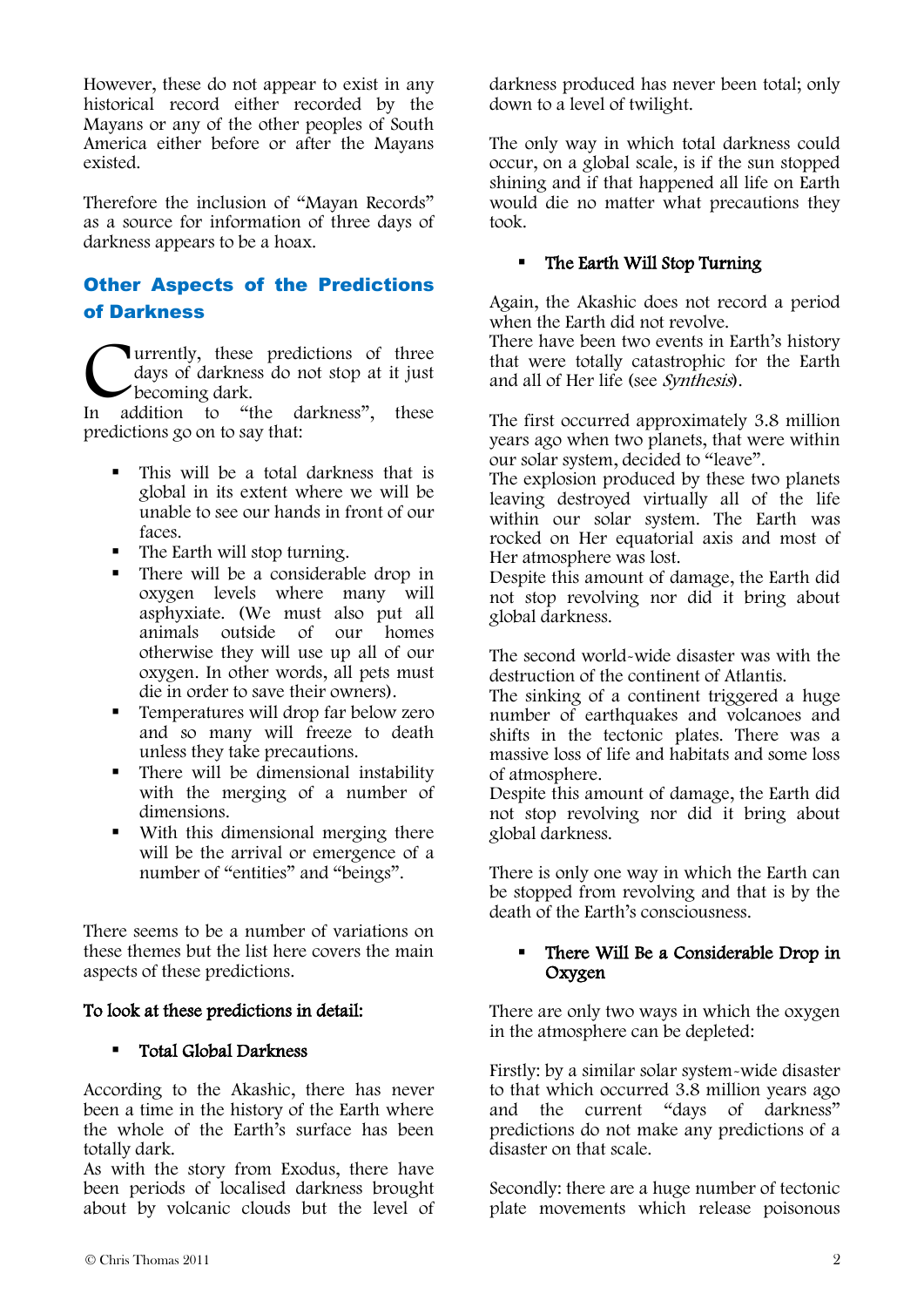gasses into the atmosphere. Again, the current predictions do not include for this happening.

#### Temperatures Will Drop to Far Below Zero

According to the Akashic, there has never been a period in Earth history where every region of the planet has experienced temperatures that were below zero.

In fact, there has never been an ice age in the way in which scientists describe one.

Earth temperatures are determined by the activity of the sun – high sun activity and we experience high surface temperatures; low sun activity and we experience low surface temperatures.

The only way in which the whole of the Earth's surface would experience temperatures below freezing is if the sun stops shining and if that happened all life on Earth would die.

## • There Will Be Dimensional Instability

It is difficult to know what to make of this part of the current predictions as the scientific understanding of dimensions bears no resemblance to how the Akashic describes dimensions.

We are used to thinking of dimensions in a physical sense: length, depth and height make up the three dimensions we are used to with time beginning to be accepted as the "fourth" dimension.

But, as far as the Akashic is concerned, dimensions relate to energy. Given that everything within this Universe has an energetic structure (E=mc2), then the Akashic description of dimensions makes more sense.

A dimension, in an energy sense, relates to a range of energy frequencies which are contained within an energy "marker" or dimension. It can be seen a little like the frequency dial or slide on a radio where each station has a frequency which incorporates all of the frequencies below that station. It is the same with dimensions.

The number and distribution of dimensions has not been investigated by scientists as they are locked into a three dimensional, physical world. If we step out of the purely physical, we arrive at a very different picture of reality. For example, if we look at the human physical body. The author is a psychic

surgeon who has the natural ability to "read" energy frequencies. Using this skill to read the body, it can be seen that our natural condition contains 13 dimensions within the physical body with the total soul containing a total of about 50 dimensions. If we look beyond the body, the solar system contains roughly 396 dimensions.

It does not take too much imagination to realise that all of these dimensions merge and interact with each other on a day to day basis. So when these predictions of dimensional instability talk of it as something that is new and unwelcome, it is to totally misunderstand the true nature of our solar system let alone the galaxy or universe beyond.

In a very real sense, the process of soul reintegration, we are presently undergoing, involves the merging of a large number of dimensions inevitably creating short periods of instability both within the dimensional structure of the body and its immediate surroundings with additional repercussions throughout the solar system.

In other words, dimensional instability is a fundamental part of the process of the full soul reintegrating back into the physical body.

#### The Arrival Or Emergence Of Entities And Beings

We currently live in a world that is bounded by our five senses: sight, hearing, smell, touch and taste. These five physical senses naturally limit our ability to sense on a higher level. Those who have a "sixth" sense, or psychic abilities, are able to access realms that are beyond the scope of the physical and are, therefore, able to see, or at least sense, entities and beings that those who are limited to five senses cannot.

As we progress through our process of soul reintegration, we all begin to develop our psychic vision and the realms that are currently closed to us will gradually become visible.

In other words, we will be able to communicate with the souls of those who are no longer physical, we will be able to communicate with the realms of the Faerie and we might also be able to communicate with the planet's own consciousness. So it is not that "entities" or "beings" will arrive, but we will be able to see and communicate with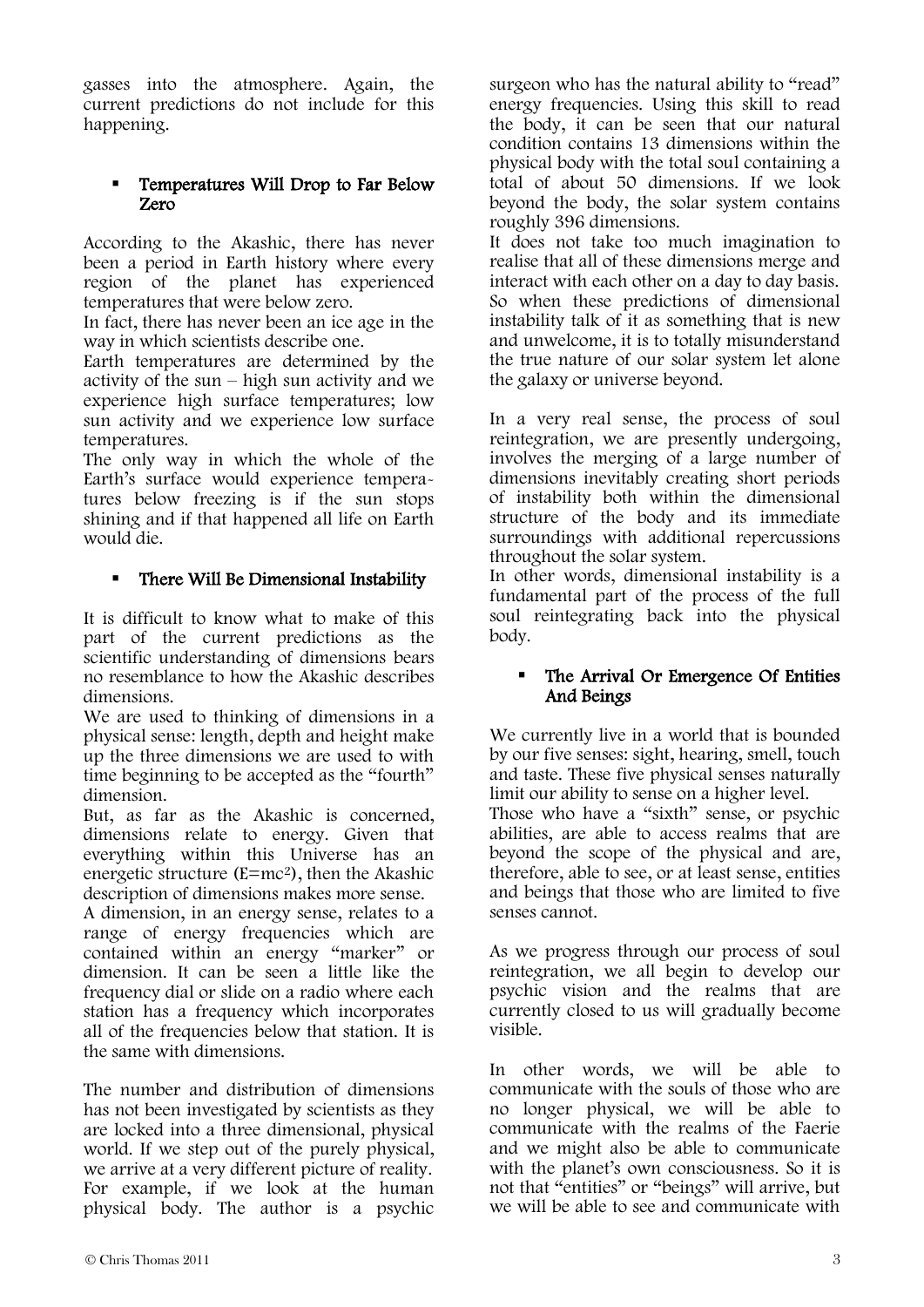those that have always been there but our limited five physical senses have prevented us from doing so in the past.

This should be seen as a positive step.

## Conclusions

**l** iven that the scenarios predicted by these "days of darkness" web sites does not fit in with any event that These "days of darkness" web sites<br>does not fit in with any event that<br>occurred in the past, and the connections to past events do not make any sense, where do these predictions originate?

There are two possible answers.

Firstly, there are the Velon. This race of nonhuman beings has been causing a great deal of trouble on Earth for nearly 300 years (see Project Human Extinction) and is behind all of the political events that have occurred during that time.

The Velon control the Illuminati, the Bilderbergers, the Freemasons (particularly those at 33rd level) and, through these organisations, all western governments, nongovernmental organisations, the military and most trans-national companies.

The Velon are very aware of the soul reintegration that we are undergoing on Earth and have made numerous attempts to divert this change to their own ends. Certainly their agenda is to remove the majority of people off the planet; but are they behind these "days of darkness" predictions? It does seem possible but there is no conclusive evidence for it.

The main way in which the Velon have attempted to mislead people is through channelled messages.

Over ninety per cent of all channelled material over at least the last fifty years has originated from the Velon. The Meritraea, The Christ Consciousness, Ashtar Command, all "Angel" communications, Lord Metatron, Lord Sananda, Archangels, numerous alien races, the Galactic Federation, the Galactic Council, etc. etc. are all fictional constructs of the Velon.

So are the Velon directly behind these "days of darkness" predictions?

Certainly there are hints that Velon messages have been incorporated into the predictions. This is shown by the naming of The Violet Flame, [Archangel] Michael and the Federation of Light as those who will act as our guardians and helpers whilst we are in darkness but the rest of the predictions do not follow the usual Velon pattern in that they are of doom and gloom scenarios which are not part of the usual Velon pattern. Also there is no clear claim that the Velon will be there to save us. Ashtar Command is not coming to lift us off the planet; the Galactic Federation will not be turning up to "ascend" us to a "5<sup>th</sup> dimension"; etc. etc.

So it would seem fair to conclude that this is not a Velon prediction.

Secondly. The Velon have largely been removed from this Universe and the control of the Illuminati has been removed from their hands by ambitious political-types who believe that they are carrying out "God's" work – the so-called "Neo-cons" (or stupid bastards as they are also known).

This group have been attempting to engender fear into the population for some time whilst creating major monetary problems and political turmoil and control.

These "days of darkness" predictions have been circulated as a way of creating fear and confusion in the human population that are at the forefront of soul reintegration.

This is a deliberate attempt by the "Neo-cons" to prevent people from fulfilling their potential and so should be ignored as they are untrue and have no positive benefit.

#### These predictions are designed to cause doubt and fear, nothing else, and should be treated with the contempt they deserve.

Alternatively, the whole thing could just be a ploy by an outdoor supplies company trying to boost sales of minus forty sleeping bags, chemical lights and no-cook foods as some of the web sites are promoting.

The author has been working as a psychic and psychic surgeon for about 30 years. He has carried out extensive research into the workings of the body and diets and medical research as well as who and what is behind the New World Order and what their aims are during this 30 year period. He can access the Akashic at will.

He is the author of 11 books, has two 2 hour interviews available on DVD and two one hour podcast interviews available on:

www.thespiritguides.co.uk

as well as two 1 hour interviews on YouTube.

He lives with his wife, Di, in Wales.